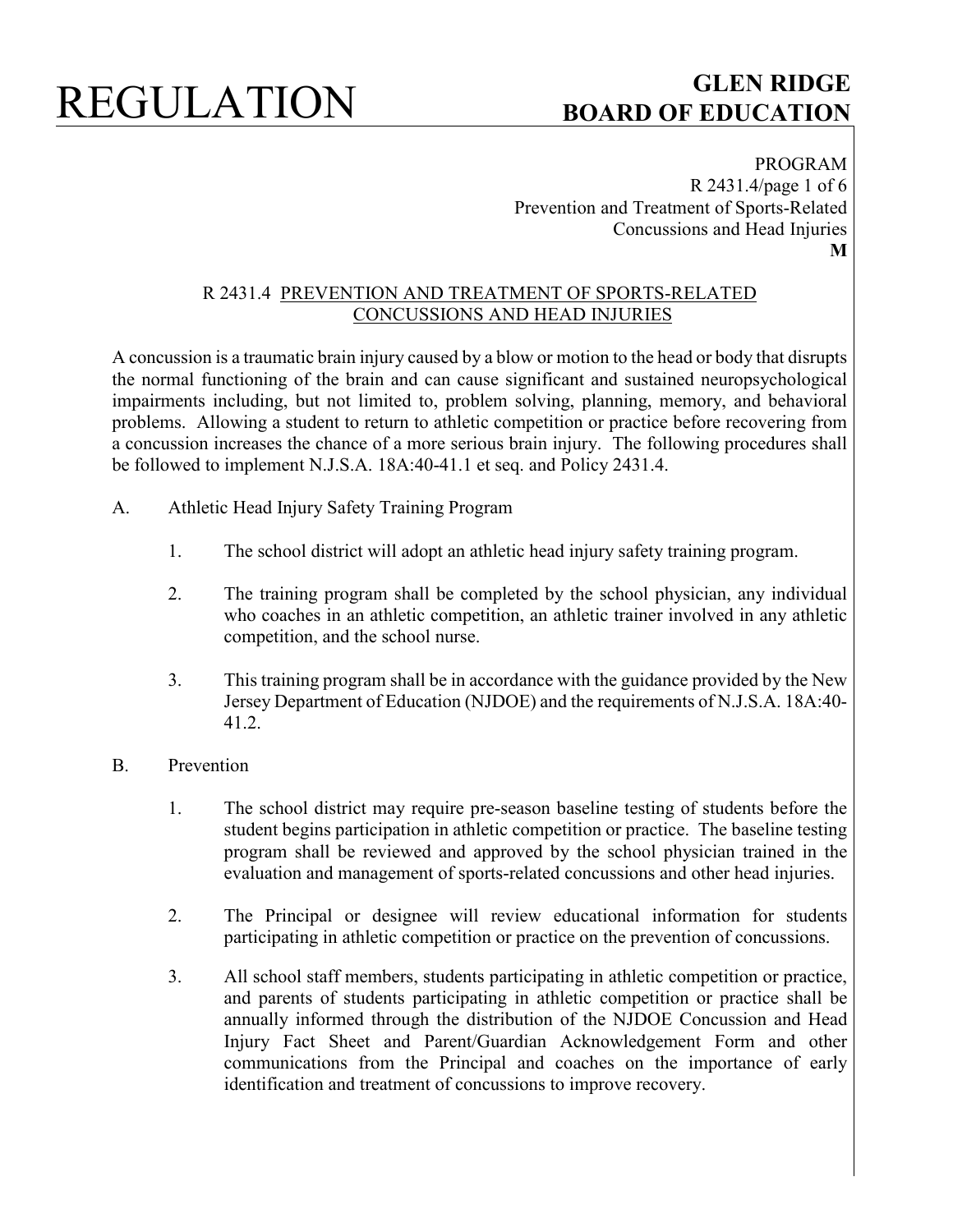PROGRAM R 2431.4/page 2 of 6 Prevention and Treatment of Sports-Related Concussions and Head Injuries

- C. Signs or Symptoms of Concussion or Other Head Injury
	- 1. Possible signs of concussions may be observed by coaches, athletic trainer, school or team physician, school nurse, or other school staff members. Possible signs of a concussion may be, but are not limited to:
		- a. Appearing dazed, stunned, or disoriented;
		- b. Forgetting plays or demonstrating short-term memory difficulty;
		- c. Exhibiting difficulties with balance or coordination;
		- d. Answering questions slowly or inaccurately; and/or
		- e. Losing consciousness.
	- 2. Possible symptoms of concussion shall be reported by the student participating in athletic competition or practice to coaches, athletic trainer, school or team physician, school nurse, and/or parent. Possible symptoms of a concussion may be, but are not limited to:
		- a. Headache;
		- b. Nausea/vomiting;
		- c. Balance problems or dizziness;
		- d. Double vision or changes in vision;
		- e. Sensitivity to light or sound/noise;
		- f. Feeling sluggish or foggy;
		- g. Difficulty with concentration and short-term memory;
		- h. Sleep disturbance; or
		- i. Irritability.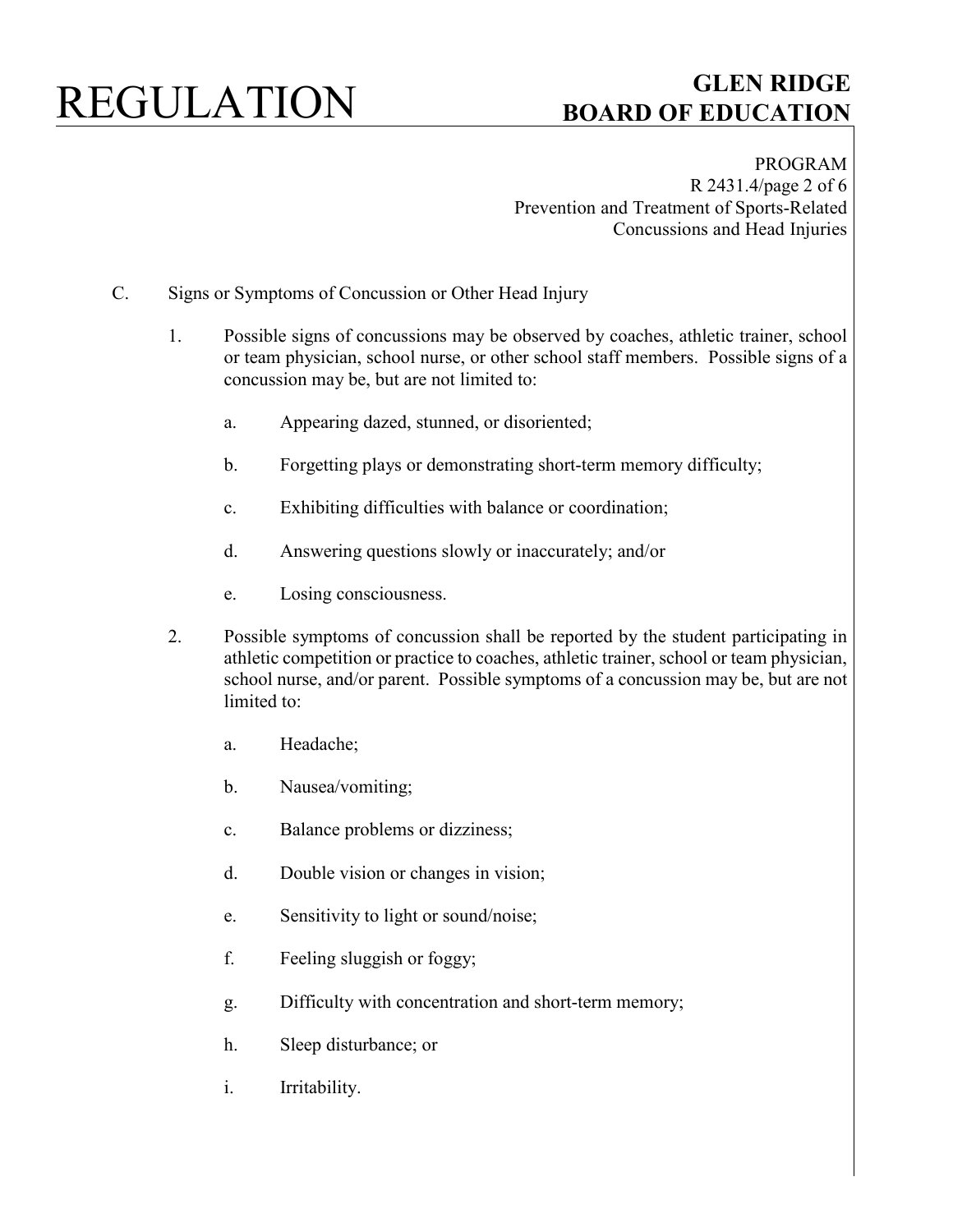PROGRAM R 2431.4/page 3 of 6 Prevention and Treatment of Sports-Related Concussions and Head Injuries

- D. Medical Attention for a Student Suspected of a Concussion or Other Head Injury
	- 1. A student who participates in athletic competition or practice and who sustains or is suspected of having sustained a concussion or other head injury while engaged in an athletic competition or practice shall be immediately removed from athletic competition or practice.
		- a. A staff member supervising the student during the athletic competition or practice shall immediately contact the school physician, athletic trainer, or school nurse to examine the student.
			- (1) The school physician, athletic trainer, or school nurse shall determine if the student has sustained or may have sustained a concussion or other head injury. The school physician, athletic trainer, or school nurse shall determine if emergency medical responders shall be called to athletic competition or practice.
			- (2) In the event the school physician, athletic trainer, or school nurse determine the student did not sustain a concussion or other head injury, the student shall not be permitted to participate in any further athletic competition or practice until written medical clearance is provided in accordance with E. below.
	- 2. The staff member supervising a student who has been removed from athletic competition or practice in accordance with D.1. above or another staff member shall contact the student's parent and the Principal or designee as soon as possible after the student has been removed from the athletic competition or practice.
		- a. A parent shall monitor their student for symptoms of a concussion or other head injury upon receiving such notification.
- E. Medical Examination and Written Medical Clearance
	- 1. A student who was removed from athletic competition or practice in accordance with D.1. shall not participate in further athletic competition or practice until:
		- a. The student is examined by a physician or other licensed healthcare provider trained in the evaluation and management of concussions;
		- b. The student receives written medical clearance from a physician trained in the evaluation and management of concussions to return to competition or practice; and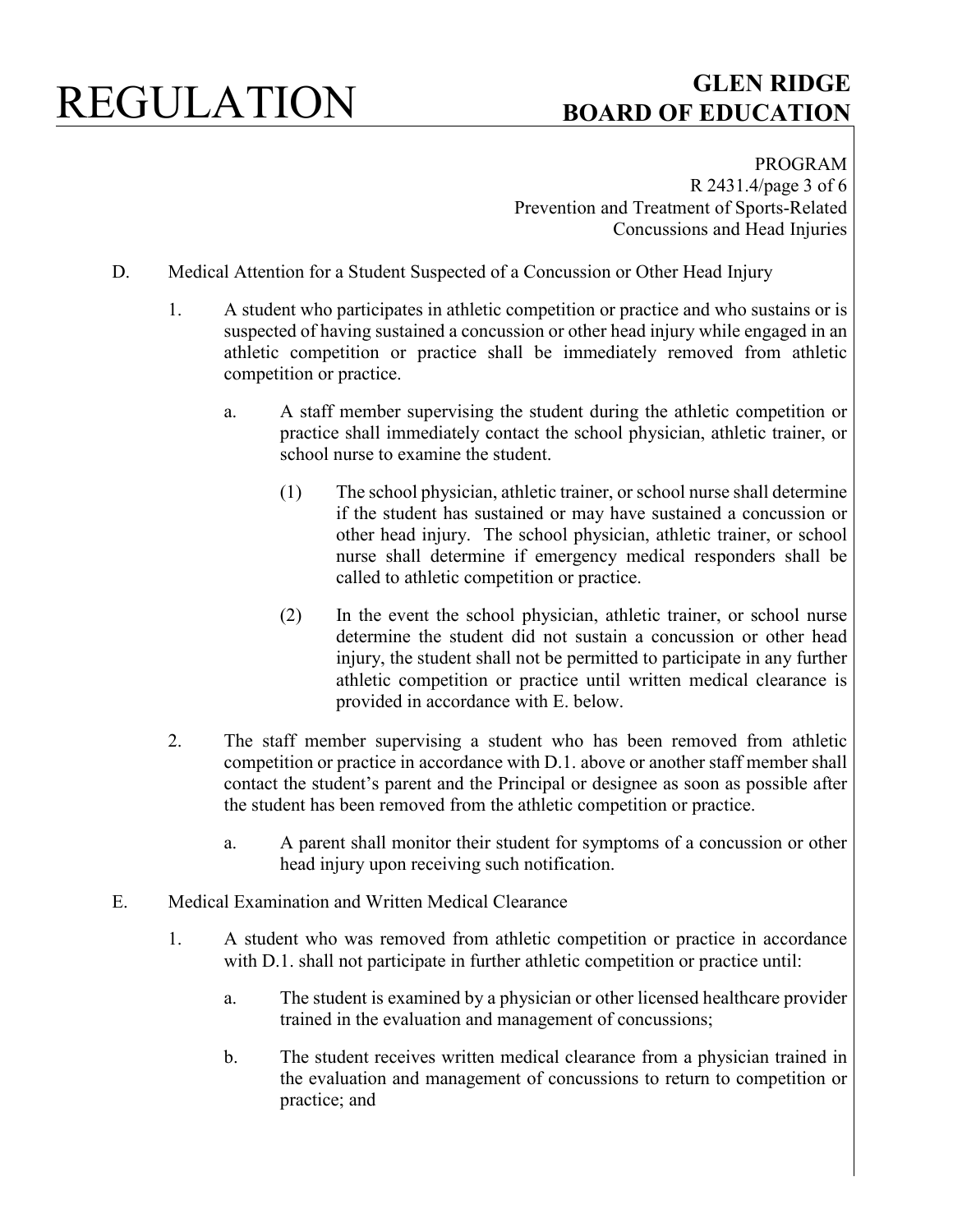# REGULATION **GLEN RIDGE**

# **BOARD OF EDUCATION**

PROGRAM R 2431.4/page 4 of 6 Prevention and Treatment of Sports-Related Concussions and Head Injuries

- c. The student returns to regular school activities and is no longer experiencing symptoms of the injury while conducting those activities.
- 2. The student's written medical clearance from a physician must indicate a medical examination has determined:
	- a. The student's injury was not a concussion or other head injury, the student is asymptomatic at rest, and the student may return to regular school activities and is no longer experiencing symptoms of the injury while conducting those activities; or
	- b. The student's injury was a concussion or other head injury and the student's physician will monitor the student to determine when the student is asymptomatic at rest and when the student may return to regular school activities and is no longer experiencing symptoms of the injury while conducting those activities.
- 3. The student's written medical clearance must be reviewed and approved by the school physician.
- 4. The student may not begin the graduated return to athletic competition and practice protocol in F. below until the student receives a medical examination and provides the required written medical clearance.
- 5. A written medical clearance not in compliance with the provisions of E. will not be accepted.
- F. Graduated Return to Athletic Competition and Practice Protocol
	- 1. The return of a student to athletic competition and practice shall be in accordance with the graduated, six-step "Return to Play Progression" recommendations and any subsequent changes or updates to those recommendations as developed by the Centers for Disease Control and Prevention.
		- a. Back to Regular Activities (Such as School) The student is back to their regular activities (such as school) and has the green-light from the student's physician approved by the school physician to begin the return to play process. A student's return to regular activities involves a stepwise process. It starts with a few days of rest (two-three days) and is followed by light activity (such as short walks) and moderate activity (such as riding a stationary bike) that do not worsen symptoms.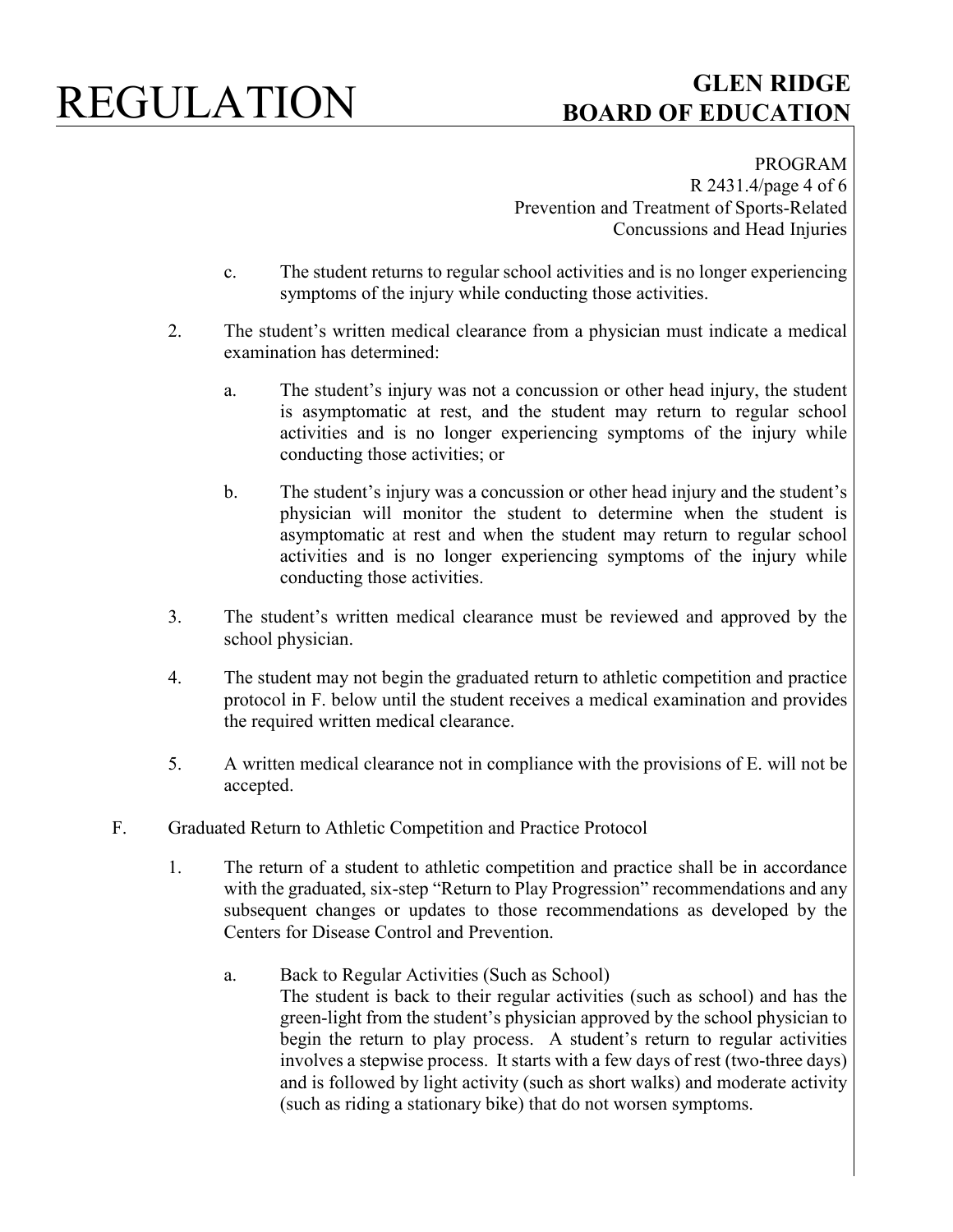PROGRAM R 2431.4/page 5 of 6 Prevention and Treatment of Sports-Related Concussions and Head Injuries

b. Light Aerobic Activity

Begin with light aerobic exercise only to increase the student's heart rate. This means about five to ten minutes on an exercise bike, walking, or light jogging. No weight lifting at this point.

c. Moderate Activity

Continue with activities to increase the student's heart rate with body or head movement. This includes moderate jogging, brief running, moderateintensity stationary biking, and/or moderate-intensity weightlifting (less time and/or less weight from their typical routine).

d. Heavy, Non-Contact Activity

Add heavy non-contact physical activity, such as sprinting/running, highintensity stationary biking, regular weightlifting routine, and/or non-contact sport-specific drills (in three planes of movement).

e. Practice and Full Contact

The student may return to practice and full contact (if appropriate for the athletic competition) in controlled practice.

f. Athletic Competition

The student may return to athletic competition or practice.

- 2. It is important for a student's parent(s) and coach(es) to watch for concussion symptoms after each day's "Return to Play Progression" activity. A student should only move to the next step if they do not have any new symptoms at the current step.
- 3. If a student's symptoms return or if they develop new symptoms, this is a sign that a student is pushing too hard. The student should stop these activities and the student's health care provider should be contacted. After more rest and no concussion symptoms, a student can start at the previous step if approved by the student's healthcare provider and provides written medical clearance to the school physician.